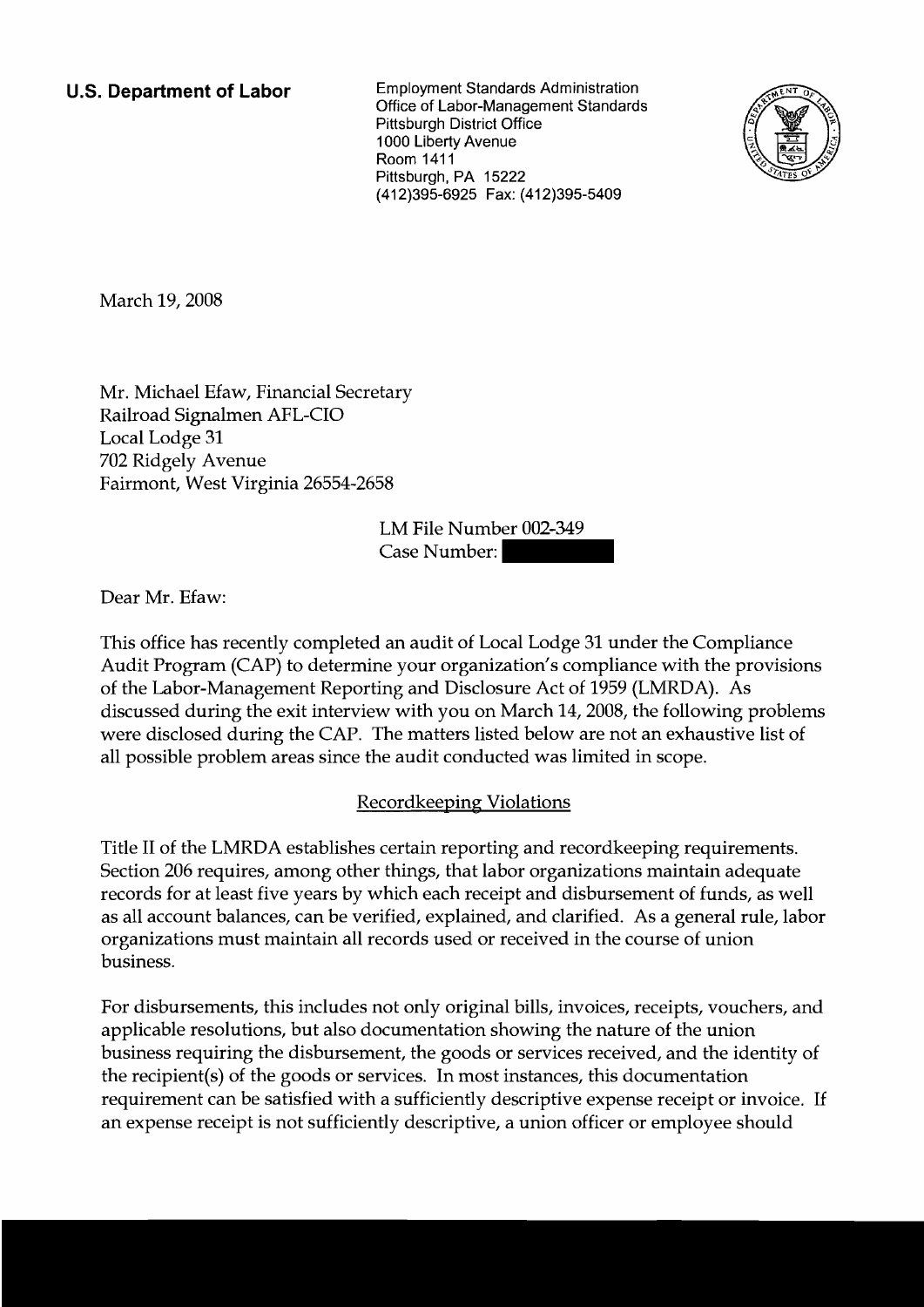Mr. Michael Efaw March 19, 2008 Page 2 of 4

write a note on it providing the additional information. For money it receives, the labor organization must keep at least one record showing the date, amount, purpose, and source of that money. The labor organization must also retain bank records for all accounts.

The audit of Local Lodge 31's 2006 records revealed the following recordkeeping violations:

1. Failure to Maintain Receipts Records

Local Lodge 31 did not retain adequate documentation to support dues payments received from employer dues checkoff payments or those payments received directly from lodge members. For example, although the lodge recorded dues payments in a receipt book and in a bank book, deposit slips were not maintained. In addition, the employer dues checkoff lists were missing from the lodge's records. Lodge receipt records must include an adequate identification of all money the lodge receives. The records must show the date and amount received, and the source of the money. All records received to support these receipts must be maintained. Finally, the lodge must retain bank records for all accounts, including deposit slips.

2. Lack of Salary Authorization

Local Lodge 31 did not maintain records to verify that the salary paid to the financial secretary was the authorized amount. The union must keep a record, such as meeting minutes, to show the current salary authorized by the entity or individual in the lodge with the authority to establish salaries.

Based on your assurance that Local Lodge 31 will retain adequate documentation in the future, OLMS will take no further enforcement action at this time regarding the above violations.

## **Reporting Violations**

The audit disclosed a violation of LMRDA Section 201(b), which requires labor organizations to file annual financial reports accurately disclosing their financial condition and operations. The Labor Organization Annual Report (Form LM-3) filed by Local Lodge 31 for fiscal year ending December 31, 2006, was deficient in the following areas: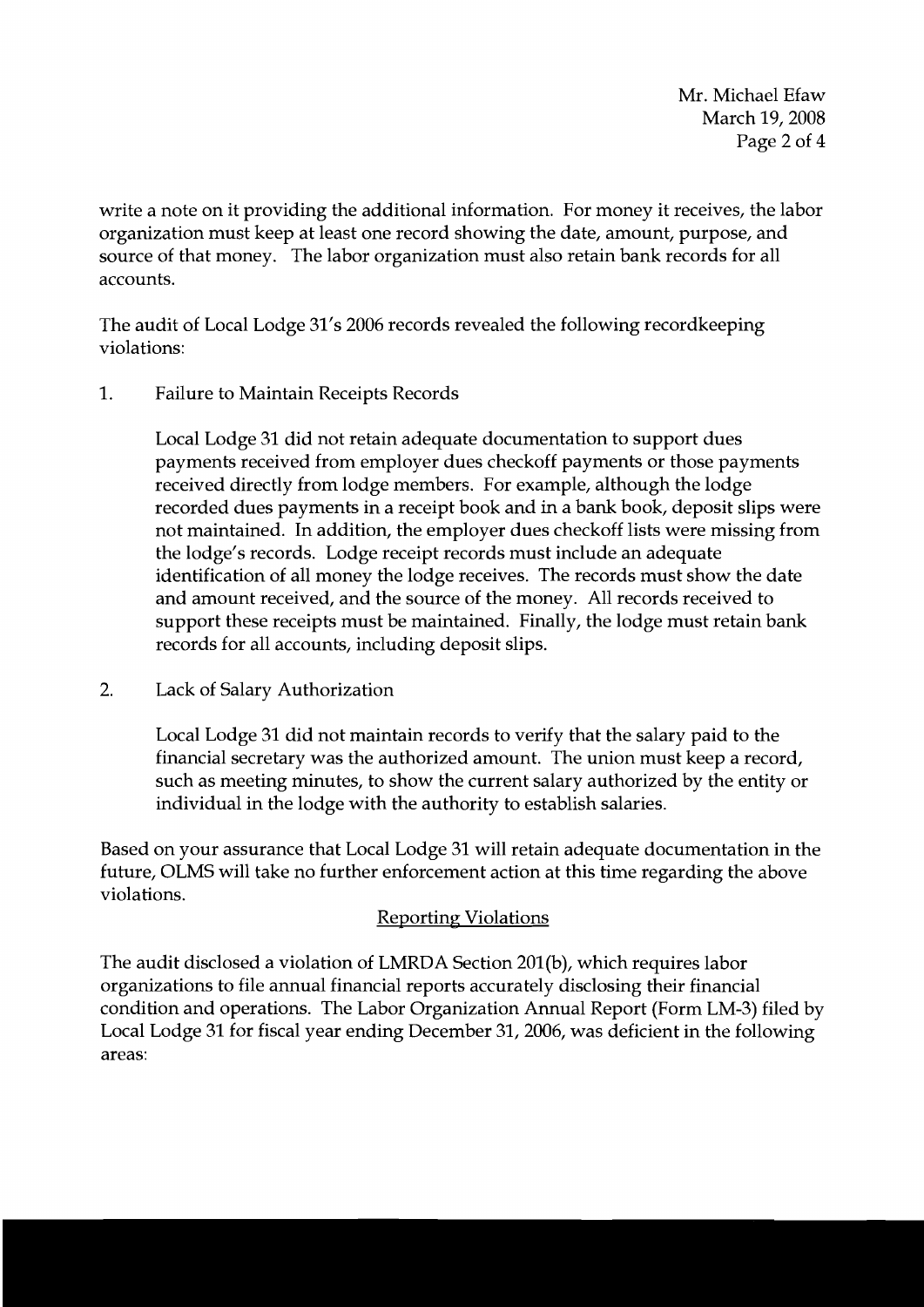1. Disbursements to Officers

Local Lodge 31 did not include some reimbursements to officers totaling at least \$3,000 in the amounts reported Item 24 (All Officers and Disbursements to Officers). It appears the union erroneously reported these payments in Item 54 (Other Disbursements).

The union must report most direct disbursements to Local Lodge 31 officers and some indirect disbursements made on behalf of its officers in Item 24. A "direct disbursement" to an officer is **a paymenf** made to an officer in the form of **cash,**  property, goods, services, or other things of value. See the instructions for Item 24 for a discussion of certain direct disbursements to officers that do not have to be reported in Item 24. An "indirect disbursement" to an officer is a payment to another party (including a credit card company) for cash, property, goods, services, or other things of value received by or on behalf of an officer. However, indirect disbursements for temporary lodging (such as a union check issued to a hotel) or for transportation by a public carrier (such as an airline) for an officer traveling on union business should be reported in Item 48 (Office and Administrative Expense).

2. Cash Reconciliation

It appears that the cash figures reported in Item 25 are not the cash figures according to the union's books after reconciliation to the bank statements. The instructions for Item 25 state that the union should obtain account balances from its books as reconciled to the balances shown on bank statements.

3. Failure to File Bylaws

The audit disclosed a violation of LMRDA Section 201(a), which requires that a union submit a copy of its revised constitution and bylaws with its LM report when it makes changes to its constitution or bylaws. During the opening interview it was reported that Local Lodge 31 amended its constitution and bylaws approximately ten years ago. A copy of the constitution and bylaws was not filed with the lodge's LM report for that year.

Local Lodge 31 has agreed to file a copy of its current constitution and bylaws with OLMS by April 18, 2008.